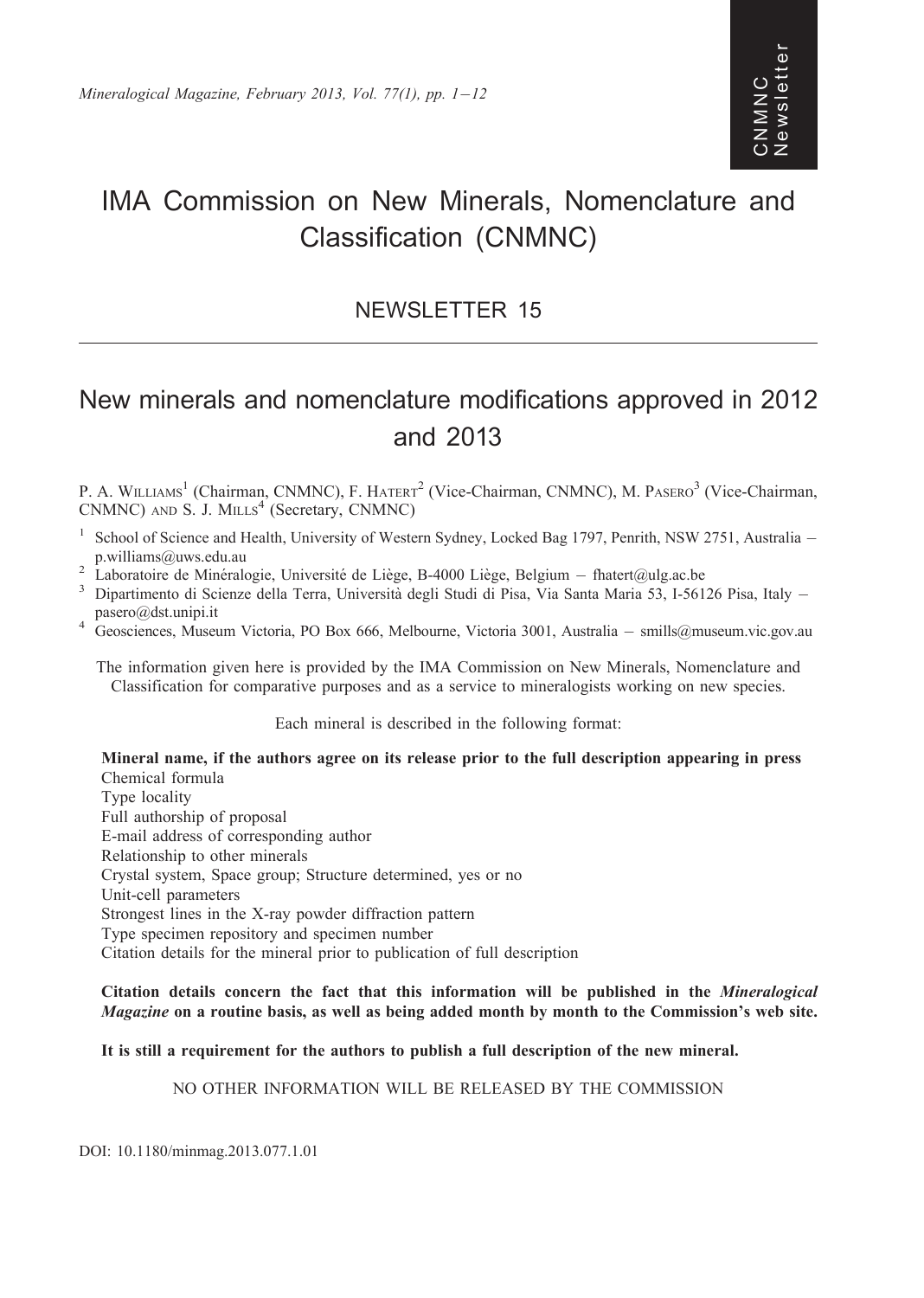

#### New mineral proposals approved in September 2012

IMA No. 2012-039

 $Ca_{1-2}Fe[(Si, Al,Be)_{5}Be_{2}O_{13}(OH)_{2}]$  2H<sub>2</sub>O In a syenite pegmatite at Langangen, Blåfjell, Norway (59º5'34''N 9º41'38''E) and the A/S Granite Quarry, Tvedalen, Vestfold, Norway J. Grice\*, R. Kristiansen, H. Friis, R. Rowe, R.S. Selbekk, M. Cooper, A.O. Larsen and G. Poirier \*E-mail: jgrice@mus-nature.ca Interrupted framework zeolite Monoclinic:  $P2<sub>1</sub>/c$ ; structure determined  $a = 8.759(5)$ ,  $b = 4.864(2)$ ,  $c = 31.258(7)$   $\AA$ ,  $\beta =$  $90.31(3)$ <sup>o</sup> 15.555(100), 4.104(29), 3.938(36), 3.909(60), 3.820(30), 3.251(66), 3.186(27), 2.884(64) Type material is deposited in the collections of the Canadian Museum of Nature, Ottawa, Canada, specimen number CNMMC 86554, and the Natural History Museum, Oslo, Norway, specimen numbers 43434 and 43435 How to cite: Grice, J., Kristiansen, R., Friis, H., Rowe, R., Selbekk, R.S., Cooper, M., Larsen, A.O. and Poirier, G. (2013) IMA 2012-039. CNMNC Newsletter No. 15, February 2013, page 2; Mineralogical Magazine, 77, 1-12.

IMA No. 2012-040

Markhininite

 $TlBi(SO<sub>4</sub>)<sub>2</sub>$ 

Great Fissure, Tolbachik volcano, Kamchatka Peninsula, Russia

Stanislav K. Filatov, Lidiya P. Vergasova, Oleg I. Siidra\*, Sergey V. Krivovichev and Yuri L. Kretser \*E-mail: siidra@mail.ru

Related to yavapaiite and eldfellite

Triclinic:  $P\bar{1}$ ; structure determined  $a = 7.375(9)$ ,  $b = 10.647(16)$ ,  $c = 10.671(12)$  Å,

 $\alpha = 61.24(9), \beta = 70.77(13), \gamma = 70.85(10)^{\circ}$ 4.264(68), 3.442(100), 3.350(35), 3.125(24),

3.054(23), 2.717(45), 2.217(20), 2.114(34)

Type material is deposited in the collections of the Mineralogical Museum, Department of Mineralogy, St Petersburg State University, St Petersburg, Russia, specimen number 1/19526 How to cite: Filatov, S.K., Vergasova, L.P., Siidra, O.I., Krivovichev, S.V. and Kretser, Y.L. (2013) Markhininite , IMA 2012-040. CNMNC Newsletter No. 15, February 2013, page 2; Mineralogical Magazine, 77, 1-12.

IMA No. 2012-045

```
Harmunite
```
 $CaFe<sub>2</sub>O<sub>4</sub>$ 

Jabel Harmun Mountain, Judea Desert, West Bank, Palestinian Autonomy, Israel (31º46'N 35º26'E)

Irina O. Galuskina\*, Yevgeny Vapnik, Biljana Lazic, Thomas Armbruster, Mikhail Murashko and Evgeny V. Galuskin

\*E-mail: irina.galuskina@us.edu.pl

Post-spinel calcium ferrite

Orthorhombic: Pnma; structure determined  $a = 9.2183(3), b = 3.0175(1), c = 10.6934(4)$  Å 2.670(52), 2.663(100), 2.524(60), 2.523(35), 2.232(34), 1.834(40), 1.831(27), 1.510(19) Type material is deposited in the collections of

St Petersburg University, Universytetskaya Naberezhnaya 7/9, 199034 St Petersburg, Russia, catalogue number 1/19518

How to cite: Galuskina, I.O., Vapnik, Y., Lazic, B., Armbruster, T., Murashko, M. and Galuskin, E.V. (2013) Harmunite, IMA 2012-045. CNMNC Newsletter No. 15, February 2013, page 2; Mineralogical Magazine, 77, 1-12.

# IMA No. 2012-046

Kyuygenite  $Ca_{12}Al_{14}O_{32}[(H_2O)_4Cl_2]$ Xenolith no.1, Upper Chegem volcanic caldera, Kabardino-Balkaria, North Caucasus, Russia (43º17'N 43º6'E) E.V. Galuskin\*, I.O. Galuskina, J. Kusz, T. Armbruster, R. Bailau, M. Dulski, V.M. Gazeev, N.N. Pertsev, A.E. Zadov and P. Dzierżanowski \*E-mail: evgeny.galuskin@us.edu.pl H2O analogue of brearleyite Cubic:  $I\bar{4}3d$ ; structure determined  $a = 12.0285(1)$  Å 4.911(31), 3.215(15), 3.007(38), 2.690(100), 2.455(46), 2.196(21), 1.668(26), 1.607(30) Type material is deposited in the collections of the Naturhistorisches Museum, Bern, Switzerland, registration number NMBE 41538 How to cite: Galuskin, E.V., Galuskina, I.O., Kusz, J., Armbruster, T., Bailau, R., Dulski, M., Gazeev, V.M., Pertsev, N.N., Zadov, A.E. and Dzierżanowski, P. (2013) Kyuygenite, IMA 2012-046. CNMNC Newsletter No. 15, February 2013, page 2; Mineralogical Magazine, 77, 1-12.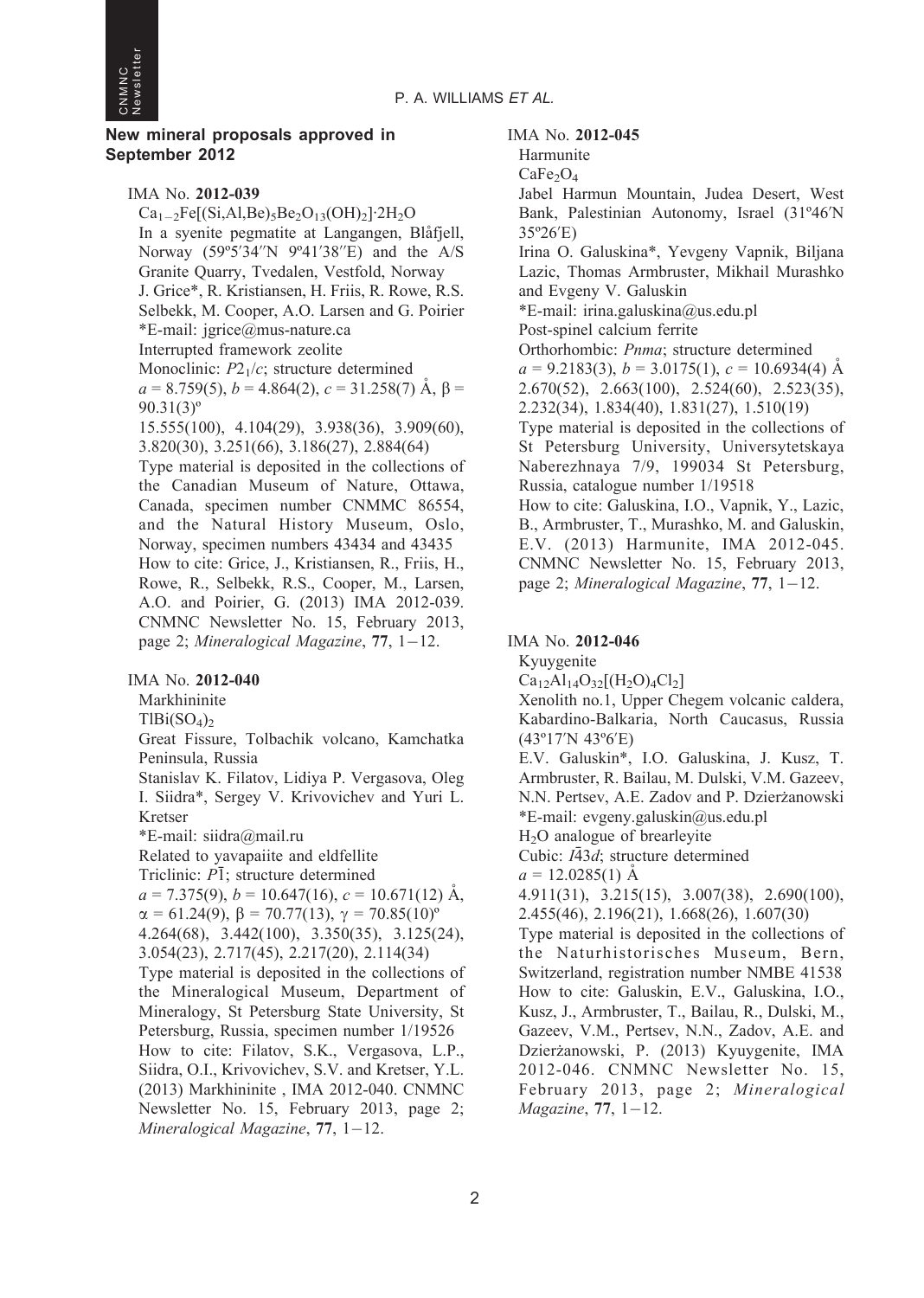

IMA No. 2012-047

Grigorievite  $Cu_3Fe_2^{3+}Al_2(VO_4)_6$ 

Second scoria cone, Tolbachik volcano, Kamchatka Peninsula, Kamchatka Oblast', Far-Eastern Region, Russia (55º41'N 160º14'E) Igor V. Pekov\*, Natalia V. Zubkova, Mikhail N. Murashko, Vasiliy O. Yapaskurt, Yury S. Polekhovsky, Pavel M. Kartashov and Dmitry Y. Pushcharovsky \*E-mail: igorpekov@mail.ru

Related to howardevansite

Triclinic:  $P\bar{1}$ : structure determined

 $a = 8.0217(5)$ ,  $b = 9.6858(10)$ ,  $c = 6.5475(9)$  Å,  $\alpha$  = 103.645(10),  $\beta$  = 102.369(8),  $\gamma$  =  $106.281(8)$ <sup>o</sup>

7.36(27), 4.718(29), 4.417(24), 3.671(26), 3.426(23), 3.141(100), 3.044(92), 2.811(26)

Type material is deposited in the collections of the Fersman Mineralogical Museum of the Russian Academy of Sciences, Moscow, Russia, registration number 4278/1

How to cite: Pekov, I.V., Zubkova, N.V., Murashko, M.N., Yapaskurt, V.O., Polekhovsky, Y.S., Kartashov, P.M. and Pushcharovsky, D.Y. (2013) Grigorievite, IMA 2012-047. CNMNC Newsletter No. 15, February 2013, page 15; Mineralogical Magazine, 77, 1-12.

# IMA No. 2012-048

Hatertite

 $Na<sub>2</sub>(Ca,Na)(Fe<sup>3+</sup>,Cu)<sub>2</sub>(AsO<sub>4</sub>)<sub>3</sub>$ 

North Breach of the Great fissure Tolbachik volcano eruption (1975-1976), Kamchatka Peninsula, Russia (55º41'N 160º14'E) L.P. Vergasova, S.K. Filatov, D.S. Rybin, S.V. Krivovichev\*, S.N. Britvin and V.V. Ananiev

\*E-mail: skrivovi@mail.ru Alluaudite group

Monoclinic: C2/c; structure determined

 $a = 12.640(2), b = 13.007(2), c = 6.700(1)$  Å,  $\beta = 113.828(3)^{\circ}$ 

6.493(25), 3.628(25), 3.204(39), 3.065(18), 2.976(28), 2.830(100), 2.632(36), 1.647(19)

Type material is deposited in the collections of the Mineralogical Museum, Department of Mineralogy, St Petersburg University, St Petersburg, Russia, catalogue number 1/19536 How to cite: Vergasova, L.P., Filatov, S.K., Rybin, D.S., Krivovichev, S.V., Britvin, S.N. and Ananiev, V.V. (2013) Hatertite, IMA 2012- 048. CNMNC Newsletter No. 15, February 2013, page 3; Mineralogical Magazine, 77,  $1 - 12$ .

IMA No. 2012-049

Mössbauerite

 $Fe_3^{3+}O_2(OH)_4(CO_3)_{0.5} \cdot 1.5H_2O$ 

Mont Saint-Michel Bay, Brittany and Normandy, France

Jean-Marie R. Génin, Stuart J. Mills\*, Andrew G. Christy, Odile Guérin, Adrien J. Herbillon, Ernő Kuzmann, Guillaume Morin, Georges Ona-Nguema, Christian Ruby and Chandan Upadhyay

\*E-mail: smills@museum.vic.gov.au

Hydrotalcite supergroup

Trigonal: R3¯

 $a = 3.079(6)$ ,  $c = 22.253(2)$  Å

7.372(60), 3.691(20), 2.646(100), 2.588(70), 2.406(40), 1.928(30), 1.855(50)

The holotype is preserved in the collections of Museum Victoria, Melbourne, Australia, registration number M52078

How to cite: Génin, J.-M.R., Mills, S.J., Christy, A.G., Guérin, O., Herbillon, A.J., Kuzmann, E., Morin, G., Ona-Nguema, G., Ruby, C. and Upadhyay, C. (2013) Mössbauerite, IMA 2012-049. CNMNC Newsletter No. 15, February 2013, page 3; Mineralogical Magazine, 77,  $1 - 12$ .

# IMA No. 2012-051

Beshtauite

 $(NH_4)_2(UO_2)(SO_4)_2.2H_2O$ 

Gremuchka ore zone, Beshtau uranium deposit, Mount Beshtau, Stavropol Krai, Northern Caucasus, Russia (44º05'53''N 43º01'20''E)

Igor V. Pekov\*, Sergey V. Krivovichev, Vasiliy O. Yapaskurt, Nikita V. Chukanov and Dmitriy I. Belakovskiy

\*E-mail: igorpekov@mail.ru

New structure type

Monoclinic:  $P2<sub>1</sub>/c$ ; structure determined

 $a = 7.7360(8)$ ,  $b = 7.3712(5)$ ,  $c = 20.856(2)$  Å,  $\beta = 102.123(8)^{\circ}$ 

6.86(100), 5.997(19), 5.558(15), 5.307(36), 5.005(35), 3.410(38), 3.081(24), 2.881(20)

Type material is preserved in the collections of the Fersman Mineralogical Museum of the Russian Academy of Sciences, Moscow, Russia, registration number 4280/1

How to cite: Pekov, I.V., Krivovichev, S.V., Yapaskurt, V.O., Chukanov, N.V. and Belakovskiy, D.I. (2013) Beshtauite, IMA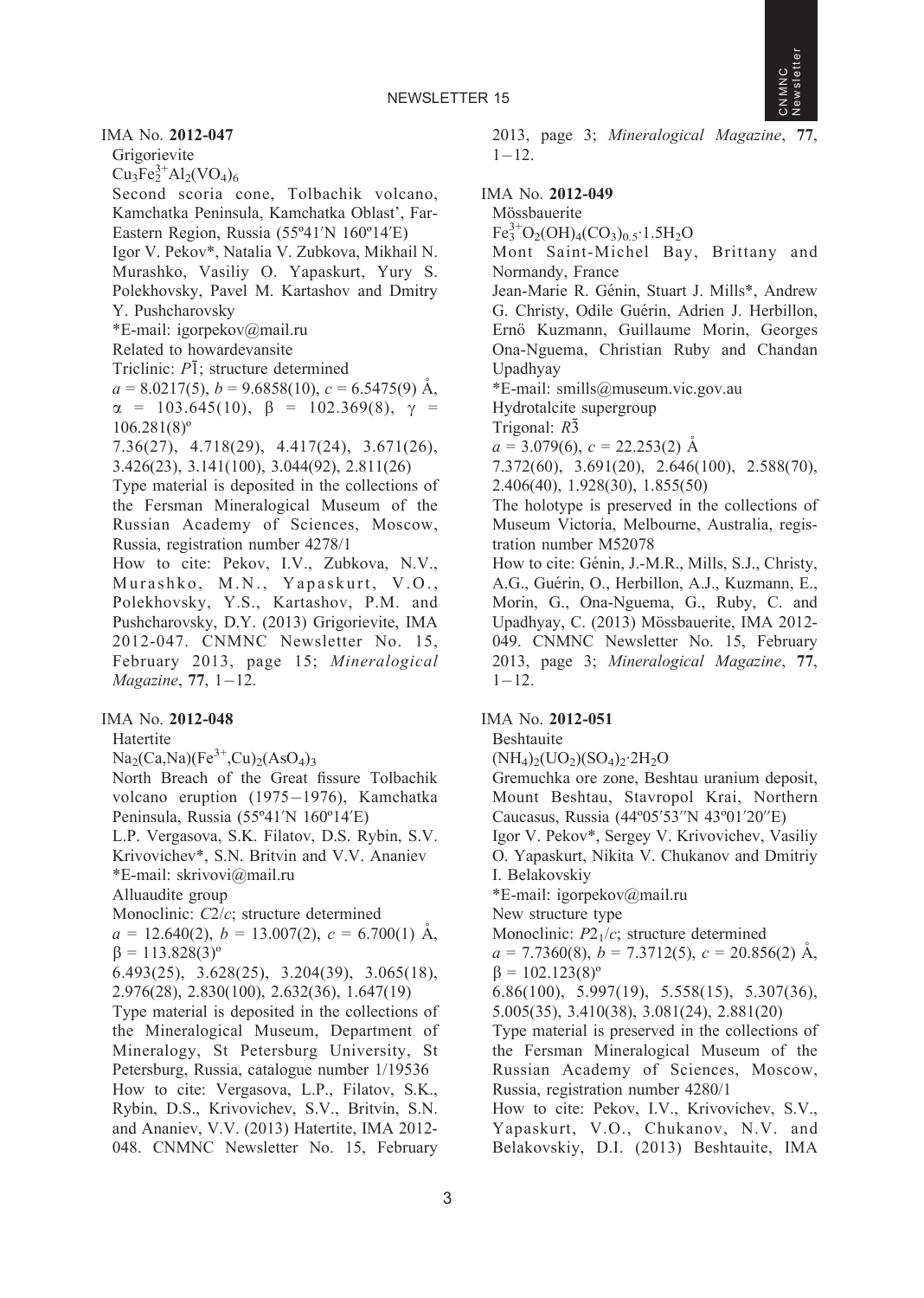2012-051. CNMNC Newsletter No. 15, February 2013, page 3; Mineralogical Magazine, 77, 1-12.

# New mineral proposals approved in October 2012

IMA No. 2012-052 Yangite  $PbMnSi<sub>3</sub>O<sub>8</sub>·H<sub>2</sub>O$ Kombat mine, Otavi Valley , Namibia William W. Pinch\*, Robert T. Downs, Stanley H. Evans, Lauren Megaw and Elias M. Bloch \*E-mail: wwpinch@gmail.com New chain silicate with the two-connected double chains Triclinic:  $P\bar{1}$ ; structure determined  $a = 7.9833(8), b = 7.2712(7), c = 9.6015(9)$  Å,  $\alpha = 109.938(5), \beta = 118.229(4), \gamma = 105.910(4)^{\circ}$ 7.379(100), 6.648(48), 3.717(44), 3.517(38), 2.992(38), 2.949(40), 2.917(65), 2.907(55)

Type material is preserved in the collections of the Mineral Museum of the University of Arizona, Tucson, Arizona, USA, catalogue number 19341, and the Smithsonian Institution, Washington DC, USA, catalogue number 175983

How to cite: Pinch, W.W., Downs, R.T., Evans, S.H., Megaw, L. and Bloch, E.M. (2013) Yangite, IMA 2012-052. CNMNC Newsletter No. 15, February 2013, page 4; Mineralogical Magazine, 77, 1-12.

# IMA No. 2012-053

Nickelpicromerite

 $K_2Ni(SO_4)_2·6H_2O$ 

Slyudorudnik, Kyshtym District, Chelyabinsk Oblast, South Urals, Russia (55º40'12''N 60º21'17''E)

Elena V. Belogub, Sergey V. Krivovichev, Igor V. Pekov\*, Aleksey M. Kuznetsov, Vasiliy A. Kotlyarov, Nikita V. Chukanov and Dmitriy I. Belakovskiy

\*E-mail: igorpekov@mail.ru

Picromerite group

Monoclinic:  $P2<sub>1</sub>/c$ ; structure determined

 $a = 6.1310(7)$ ,  $b = 12.1863(14)$ ,  $c = 9.0076(10)$  Å,  $\beta = 105.045(2)^{\circ}$ 

5.386(34), 4.312(46), 4.240(33), 4.085(100), 3.685(85), 3.041(45), 2.808(31), 2.368(34)

Type material is preserved in the collections of the Natural Scientific Museum of the Ilmen

State Reserve, Miass, Russia, specimen number 17301, and the Fersman Mineralogical Museum of the Russian Academy of Sciences, Moscow, Russia, registration number 4281/1

How to cite: Belogub, E.V., Krivovichev, S.V., Pekov, I.V., Kuznetsov, A.M., Kotlyarov, V.A., Chukanov, N.V. and Belakovskiy, D.I. (2013) Nickelpicromerite, IMA 2012-053. CNMNC Newsletter No. 15, February 2013, page 4; Mineralogical Magazine, 77, 1-12.

# IMA No. 2012-054

 $(CaCe<sub>2.5</sub>Na<sub>0.5</sub>)(Al<sub>4</sub>)(Si<sub>2</sub>O<sub>7</sub>)(SiO<sub>4</sub>)<sub>3</sub>O(OH)<sub>2</sub>$ Stetind pegmatite, Tysfjord granite, Norway (68º10'15.20''N 16º33'10.65''E)

Paola Bonazzi\*, Luca Bindi, Christian Chopin, Tomas A. Husdal and Giovanni O. Lepore \*E-mail: paola.bonazzi@unifi.it

Member of a polysomatic series having epidote and törnebohmite as endmembers

Monoclinic:  $P2_1/m$ ; structure determined

 $a = 8.9277(6)$ ,  $b = 5.6548(3)$ ,  $c = 17.587(1)$  Å,  $\beta = 116.475(8)^{\circ}$ 

15.743(92), 4.616(30), 3.499(42), 2.983(100), 2.827(47), 2.751(32), 2.659(23), 2.619(57)

Type material is preserved in the collections of the Museo di Storia Naturale, Universita` degli Studi di Firenze, Firenze, Italy, catalogue number 3114/I

How to cite: Bonazzi, P., Bindi, L., Chopin, C., Husdal, T.A. and Lepore, G.O. (2013) IMA 2012-054. CNMNC Newsletter No. 15, February 2013, page 4; Mineralogical Magazine, 77, 1-12.

# IMA No. 2012-055

Barikaite

 $Ag_3Pb_{10}(Sb_8As_{11})_{\Sigma 19}S_{40}$ 

Barika ore deposit, 17 km east of Sardasht, West Azerbaijan Province, Iran (the goldfield is situated between 36º10'N and 36º13'N and 45º37'E and 45º41'E)

Dan Topa\*, Emil Makovicky, Hubert Putz, Georg Zagler and Husein Tajjedin

\*E-mail: dan.topa@sbg.ac.at

Arsenian  $N = 4$  member of the sartorite homologous series

Monoclinic:  $P2_1/n$ ; structure determined

 $a = 8.519(3), b = 8.057(3), c = 24.905(8)$  Å,  $\beta =$ 98.926(6)º

3.835(62), 3.646(100), 3.441(60), 3.408(62), 3.117(52), 3.008(43), 2.972(66), 2.769(90)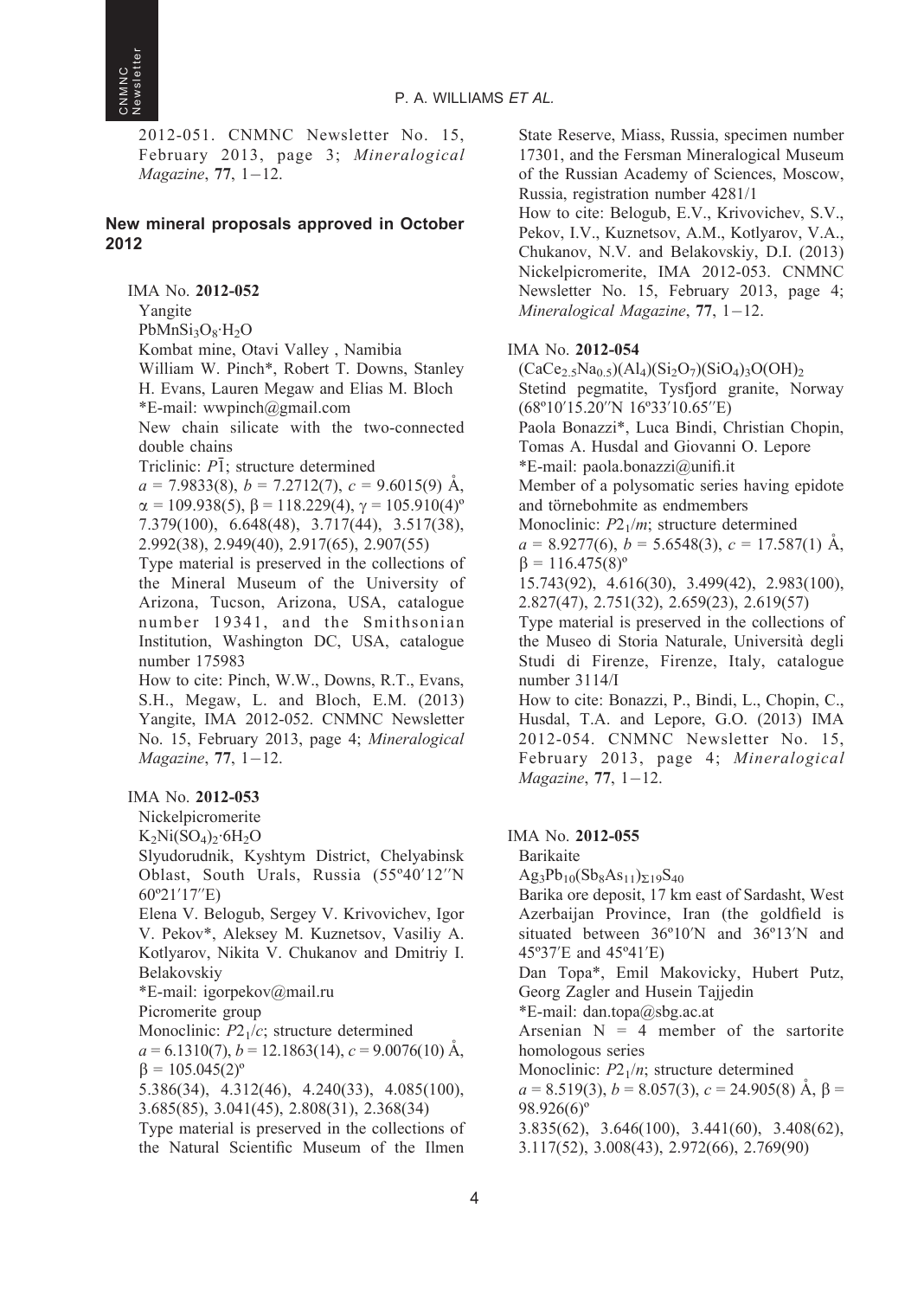Type material is preserved in the collections of the Department of Materials Engineering and Physics, University of Salzburg, Salzburg, Austria, specimen number 15005 How to cite: Topa, D., Makovicky, E., Putz, H.,

Zagler, G. and Tajjedin, H. (2013) Barikaite, IMA 2012-055. CNMNC Newsletter No. 15, February 2013, page 4; Mineralogical Magazine, 77, 1-12.

# IMA No. 2012-056

#### Rossiantonite

 $\text{Al}_3(\text{PO}_4)(\text{SO}_4)_{2}(\text{OH})_{2}(\text{H}_2\text{O})_{14}$ 

Akopan-Dal Cin cave system, Chimantha massif, Venezuela (5º10'52''N 61º57'50''W) Ermanno Galli, Maria Franca Brigatti\*, Daniele Malferrari, Francesco Sauro and Jo De Waele \*E-mail: gallier@unimore.it New structure type Triclinic:  $P\bar{1}$ ; structure determined

 $a = 10.3415(3), b = 10.9580(3), c = 11.1445(3)$  Å,

 $\alpha = 86.968(4), \beta = 65.757(3), \gamma = 75.055(3)^{\circ}$ 10.16(32), 9.12(56), 8.02(40), 7.12(33),

5.00(29), 4.647(100), 4.006(53), 3.781(28)

Type material is preserved in the collections of the ''Gemma'' University Museum of Modena and Reggio E. University, Modena, Italy, catalogue number 2/2012

How to cite: Galli, E., Brigatti, M.F., Malferrari, D., Sauro, F. and De Waele, J. (2013) Rossiantonite, IMA 2012-056. CNMNC Newsletter No. 15, February 2013, page 5; Mineralogical Magazine, 77, 1-12.

# IMA No. 2012-057

Nabimusaite

 $KCa_{12}(SiO_4)_4(SO_4)_2O_2F$ 

Jabel Harmun, Nabi Musa, Judea Desert, West Bank, Palestinian Autonomy, Israel (31º46'N 35º26'E)

Evgeny V. Galuskin\*, Frank Gfeller, Thomas Armbruster, Irina O. Galuskina, Yevgeny Vapnik, Mikhail Murashko, Roman Włodyka and Piotr Dzierżanowski

\*E-mail: evgeny.galuskin@us.edu.pl

Known synthetic nesosilicate

Trigonal:  $R\bar{3}m$ ; structure determined

 $a = 7.1905(4), c = 41.251(3)$  Å

3.595(52), 3.105(97), 2.829(71), 2.753(97), 2.750(89), 2.140(50), 1.986(46), 1.798(100) Type material is preserved in the collections of the Museum of Natural History in Bern, Bern, Switzerland, catalogue number NMBE 41598

How to cite: Galuskin, E.V., Gfeller, F., Armbruster, T., Galuskina, I.O., Vapnik, Y., Murashko, M., Włodyka, R. and Dzierżanowski, P. (2013) Nabimusaite, IMA 2012-057. CNMNC Newsletter No. 15, February 2013, page 5; Mineralogical Magazine, 77, 1-12.

#### IMA No. 2012-058

Jasrouxite  $Ag_{16}Pb_{4}(Sb_{24}As_{16})_{\Sigma 40}S_{72}$ 

Jas Roux mine, La Chapelle en Valgaudemard, Parc National des Ecrins, Hautes-Alpes, France (44º48'45''N 6º19'18''E)

Dan Topa\*, Emil Makovicky, Georges Favreau, Vincent Bourgoin, Jean-Claude Boulliard, Georg Zagler and Hubert Putz

\*E-mail: dan.topa@sbg.ac.at

Lillianite homologous series

Triclinic:  $P\bar{1}$ ; structure determined

 $a = 8.2917(5)$ ,  $b = 19.101(1)$ ,  $c = 19.487(1)$  Å,

 $\alpha = 89.731(1), \beta = 83.446(1), \gamma = 89.944(1)$ <sup>o</sup>

3.847(33), 3.294(80), 3.281(100), 3.227(25),

3.184(21), 3.179(25), 2.860(33), 2.850(26)

Type material is preserved in the collections of the Department of Materials Engineering and Physics, University of Salzburg, Salzburg, Austria, specimen number 15006

How to cite: Topa, D., Makovicky, E., Favreau, G., Bourgoin, V., Boulliard, J.-C., Zagler, G. and Putz, H. (2013) Jasrouxite, IMA 2012-058. CNMNC Newsletter No. 15, February 2013, page 5; Mineralogical Magazine, 77, 1-12.

#### IMA No. 2012-059

Cobaltoblödite

 $Na<sub>2</sub>Co(SO<sub>4</sub>)<sub>2</sub>·4H<sub>2</sub>O$ 

Blue Lizard mine, Red Canyon, White Canyon District, San Juan County, Utah

Anatoly V. Kasatkin\*, Fabrizio Nestola, Jakub Plášil, Joe Marty, Dmitriy I. Belakovskiy, Atali A. Agakhanov, Stuart J. Mills, Arianna Lanza, Monica Favaro and Sara Bianchin

\*E-mail: anatoly.kasatkin@gmail.com

Blödite group

Monoclinic:  $P2<sub>1</sub>/a$ ; structure determined

 $a = 11.147(1), b = 8.268(1), c = 5.5396(7)$  Å,  $\beta = 100.517(11)^{\circ}$ 

4.551(80), 4.269(50), 3.795(18), 3.339(43), 3.290(100), 3.258(58), 2.644(21), 2.296(22)

Type material is preserved in the collections of the Fersman Mineralogical Museum of the Russian Academy of Sciences, Moscow, Russia, registration number 4271/1, and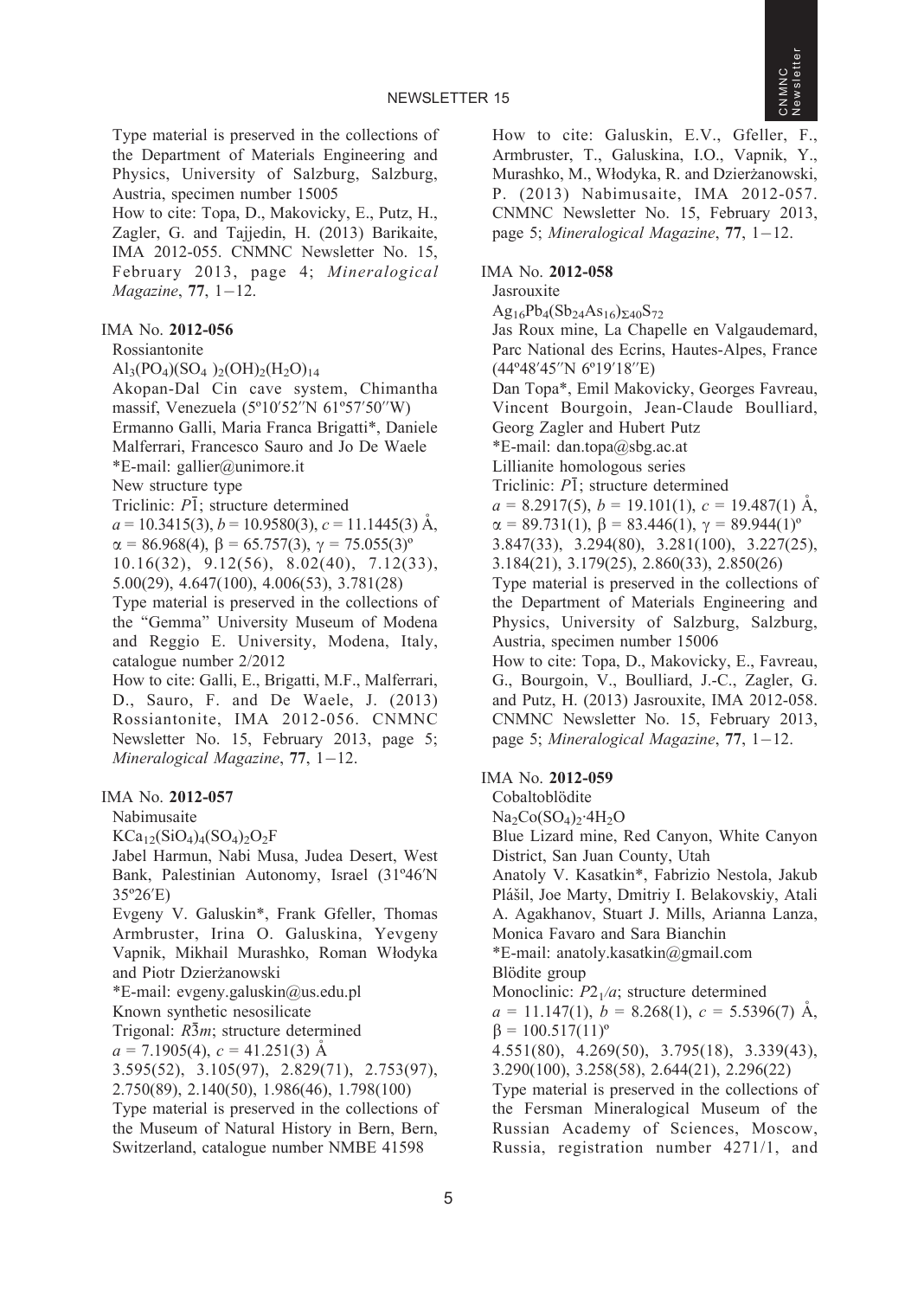Museum Victoria, Melbourne, Australia, catalogue number M52196

How to cite: Kasatkin, A.V., Nestola, F., Plášil, J., Marty, J., Belakovskiy, D.I., Agakhanov, A.A., Mills, S.J., Lanza, A., Favaro, M. and Bianchin, S. (2013) Cobaltoblödite, IMA 2012-059. CNMNC Newsletter No. 15, February 2013, page 5; Mineralogical Magazine, 77,  $1 - 12$ .

IMA No. 2012-060

Colinowensite

 $BaCuSi<sub>2</sub>O<sub>6</sub>$ 

Central-Eastern orebody, Wessels Mine, Hotazel, Northern Cape Province, South Africa Branko Rieck\*

\*E-mail: branko@mineralogie.at

New structure type

Tetragonal: I41/acd; structure determined  $a = 9.966(1), c = 22.293(2)$  A

5.577(31), 4.997(30), 4.560(31), 3.533(70), 2.985(100), 2.499(57), 2.280(23), 1.767(19)

Type material is preserved in the collections of the Institut für Mineralogie und Kristallographie, University of Vienna, Vienna, Austria, catalogue number HS13.097

How to cite: Rieck, B. (2013) Colinowensite, IMA 2012-060. CNMNC Newsletter No. 15, February 2013, page 6; Mineralogical Magazine, 77, 1-12.

IMA No. 2012-061

Bairdite

 $Pb_2Cu_4^{2+}Te_2^{6+}O_{10}(OH)_2(SO_4)H_2O$ 

Bird Nest drift, Otto Mountain, San Bernadino County, California, USA (35.27677ºN 116.09927ºW)

Anthony R. Kampf\*, Stuart J. Mills, Robert M. Housley, George R. Rossman, Joseph Marty and Brent Thorne

\*E-mail: akampf@nhm.org

New structure type

Monoclinic:  $P2<sub>1</sub>/c$ ; structure determined

 $a = 14.3126(10), b = 5.2267(3), c = 9.4878(5)$  Å,  $\beta = 106.815(7)^{\circ}$ 

4.77(50), 4.522(66), 3.480(62), 2.999(97), 2.701(79), 2.614(100), 1.727(65), 1.509(83)

Type material is preserved in the collections of the Mineral Sciences Department, Natural History Museum of Los Angeles County, Los Angeles, California, USA, catalogue numbers 64000 and 64001

How to cite: Kampf, A.R., Mills, S.J., Housley, R.M., Rossman, G.R., Marty, J. and Thorne, B. (2013) Bairdite, IMA 2012-061. CNMNC Newsletter No. 15, February 2013, page 6; Mineralogical Magazine, 77, 1-12.

# IMA No. 2012-063

Schindlerite  ${[Na_2(H_2O)_{10}](H_3O)_4}{V_{10}O_{28}}$ St Jude mine, Gypsum Valley, Slick Rock, San Miguel County, Colorado, USA Anthony R. Kampf, John M. Hughes\*, Joe Marty and Barbara Nash \*E-mail: jmhughes@uvm.edu New structure type Triclinic:  $P\bar{1}$ ; structure determined  $a = 8.5143(3), b = 10.4283(5), c = 11.2827(8)$  Å,  $\alpha = 68.595(5)$ ,  $\beta = 87.253(6)$ ,  $\gamma = 67.112(5)$ <sup>o</sup> 10.51(94), 8.68(100), 7.70(86), 6.73(61), 3.815(24), 2.993(50), 2.787(24), 2.131(29) Type material is preserved in the collections of the Natural History Museum of Los Angeles County, Los Angeles, California, USA, catalogue numbers 64005, 64006 and 64007 How to cite: Kampf, A.R., Hughes, J.M., Marty, J. and Nash, B. (2013) Schindlerite, IMA 2012- 063. CNMNC Newsletter No. 15, February 2013, page 6; Mineralogical Magazine, 77,  $1 - 12$ .

# IMA No. 2012-064

Wernerbaurite  ${[Ca(H<sub>2</sub>O)<sub>7</sub>]<sub>2</sub>(H<sub>2</sub>O)<sub>2</sub>(H<sub>3</sub>O)<sub>2</sub>}{V<sub>10</sub>O<sub>28</sub>}$ St Jude mine, Gypsum Valley, Slick Rock, San Miguel County, Colorado, USA Anthony R. Kampf, John M. Hughes\*, Joe Marty and Barbara Nash \*E-mail: jmhughes@uvm.edu New structure type Triclinic:  $P\bar{1}$ ; structure determined  $a = 9.7212(6)$ ,  $b = 10.2598(8)$ ,  $c = 10.5928(8)$  Å,  $\alpha = 89.999(6), \beta = 77.083(7), \gamma = 69.887(8)^{\circ}$ 10.32(100), 9.64(92), 8.88(95), 8.10(58), 6.881(70), 6.031(39), 3.028(29), 2.842(29) Type material is preserved in the collections of the Natural History Museum of Los Angeles County, Los Angeles, California, USA, catalogue numbers 64002, 64003 and 64004 How to cite: Kampf, A.R., Hughes, J.M., Marty, J. and Nash, B. (2013) Wernerbaurite, IMA 2012-064. CNMNC Newsletter No. 15, February 2013, page 6; Mineralogical Magazine, 77, 1-12.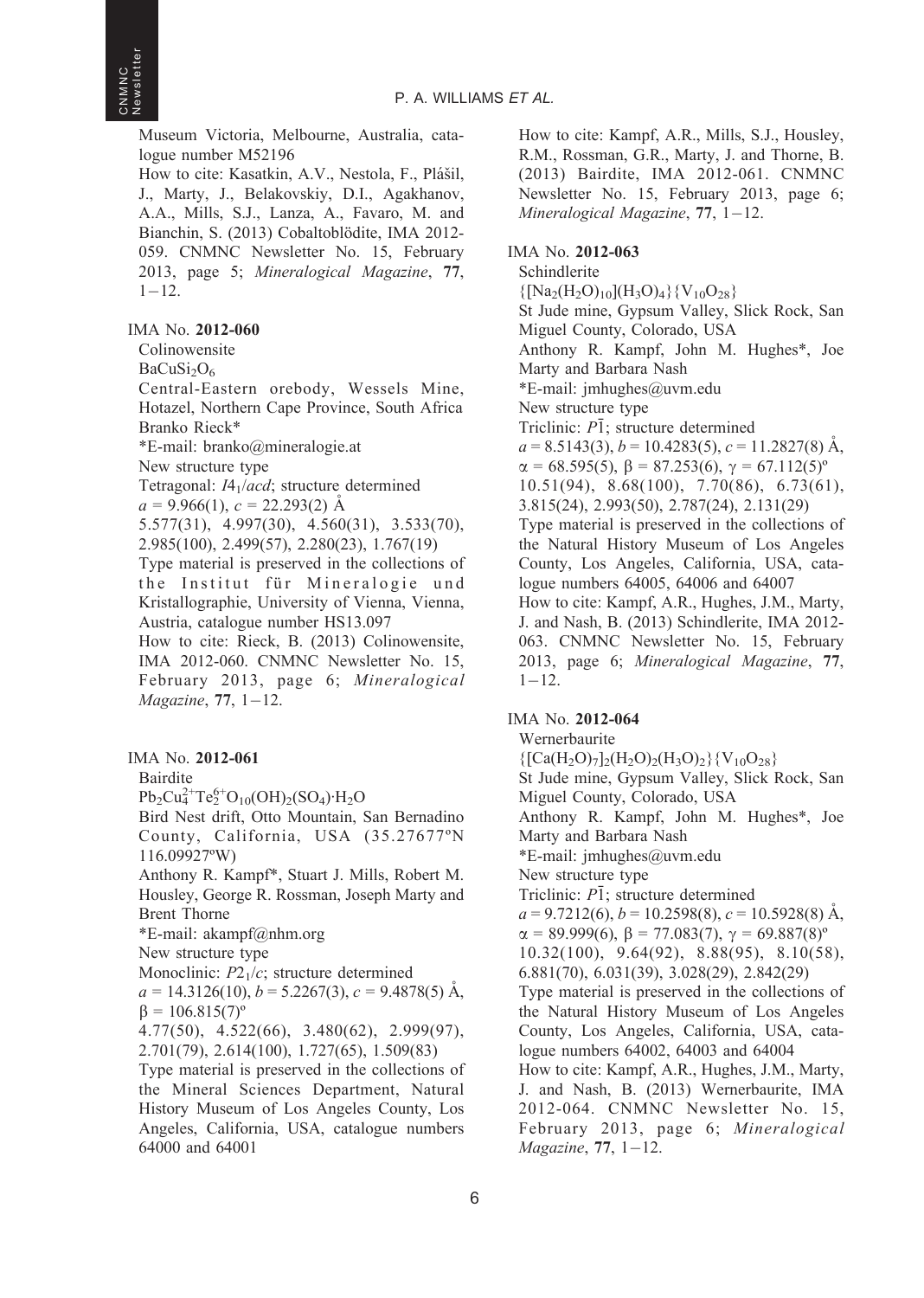#### New mineral proposals approved in November 2012

IMA No. 2012-065

Leydetite  $Fe( UO<sub>2</sub>)(SO<sub>4</sub>)<sub>2</sub>·11H<sub>2</sub>O$ Mas d'Alary uranium deposit, Lodève, Hérault, France (43º42'33''N 03º20'12''E) Jakub Plášil\*, Anatoly V. Kasatkin, Radek Škoda, Milan Novák, Anna Kallistová, Karla Fejfarová and Nicolas Meisser \*E-mail: plasil@fzu.cz New structure type Monoclinic: C2/c; structure determined  $a = 11.3173(3), b = 7.7258(2), c = 21.8121(7)$  Å,  $\beta = 102.383(3)^{\circ}$ 10.625(100), 6.277(1), 5.321(66), 3.549(5), 2.663(4), 2.131(2) Type material is preserved in the collections of the Musée Cantonal de Géologie, Lausanne, Switzerland, registration number MGL 92661 How to cite: Plášil, J., Kasatkin, A.V., Škoda, R., Novák, M., Kallistová, A., Fejfarová, K. and Meisser, N. (2013) Leydetite, IMA 2012-065. CNMNC Newsletter No. 15, February 2013, page 7; Mineralogical Magazine, 77, 1-12.

#### IMA No. 2012-066

Linekite

 $K_2Ca_3[(UO_2)(CO_3)_3]_2.7H_2O$ 

Geschieber vein, Svornost mine, Jáchymov ore district, Western Bohemia, Czech Republic (50º22'21.5''N 12º54'42.0''E)

Jakub Plášil\*, Karla Fejfarová, Jiří Sejkora, Jiří Čejka, Milan Novák, Radek Škoda, Jan Hloušek, Michal Dušek and Ivana Císařová \*E-mail: plasil@fzu.cz

Known synthetically

Orthorhombic: Pnnm; structure determined

 $a = 17.0069(5)$ ,  $b = 18.0273(5)$ ,  $c = 18.3374(5)$  Å 8.506(100), 6.428(3), 5.126(5), 4.586(2), 4.249(7), 4.137(2), 3.543(2)

Type material is preserved in the collections of the Department of Mineralogy and Petrology of the National Museum in Prague, Prague, Czech Republic, catalogue number P1P 2/2012

How to cite: Plášil, J., Fejfarová, K., Sejkora, J., Čejka, J., Novák, M., Škoda, R., Hloušek, J., Dušek, M. and Císařová, I. (2013) Línekite, IMA 2012-066. CNMNC Newsletter No. 15, February 2013, page 7; Mineralogical Magazine, 77, 1-12.

#### IMA No. 2012-068

Nioboholtite  $(Nb_{0.6}\square_{0.4})$ Al<sub>6</sub>BSi<sub>3</sub>O<sub>18</sub>

Szklary serpentinite massif, c. 60 km south of Wrocław, Lower Silesia, Poland (50º39.068'N 16º49.932'E)

Adam Pieczka\*, R. James Evans, Edward S. Grew, Lee A. Groat, Chi Ma and George R. Rossman

\*E-mail: pieczka@agh.edu.pl

Dumortierite supergroup

Orthorhombic: Pnma

 $a = 4.7001, b = 11.828, c = 20.243 \text{ Å}$ 

10.213(67), 5.914(40), 5.861(66), 3.458(63),

3.231(100), 3.068(53), 2.931(65), 2.895(64)

Type material is preserved in the collections of the Mineralogical Museum of the University of Wrocław, Wrocław, Poland, catalogue number MMWr IV7615; cotype specimens are deposited in the same Museum, catalogue numbers MMWr IV7616, MMWr IV7617, MMWr IV7618 and MMWr IV7619, and in the collections of the Smithsonian Institution, Washington DC, USA, specimen numbers NMNH 175986, NMNH 175987 and NMNH 175988

How to cite: Pieczka, A., Evans, R.J., Grew, E.S., Groat, L.A., Ma, C. and Rossman, G.R. (2013) Nioboholtite, IMA 2012-068. CNMNC Newsletter No. 15, February 2013, page 7; Mineralogical Magazine, 77, 1-12.

#### IMA No. 2012-069

Titanoholtite

 $(Ti_{0.75}\Box_{0.25})Al_6BSi_3O_{18}$ 

Szklary serpentinite massif, c. 60 km south of Wrocław, Lower Silesia, Poland (50º39.068'N 16º49.932'E)

Adam Pieczka\*, R. James Evans, Edward S. Grew, Lee A. Groat, Chi Ma and George R. Rossman

\*E-mail: pieczka@agh.edu.pl

Dumortierite supergroup

Orthorhombic: Pnma

 $a = 4.7001, b = 11.828, c = 20.243 \text{ Å}$ 

10.213(46), 5.914(47), 5.861(78), 3.458(63),

3.231(100), 3.068(53), 2.931(59), 2.895(65)

Type material is preserved in the collections of the Mineralogical Museum of the University of Wrocław, Wrocław, Poland, catalogue number MMWr IV7617; cotype specimens are also deposited in the same Museum, catalogue numbers MMWr IV7620 and MMWr IV7621,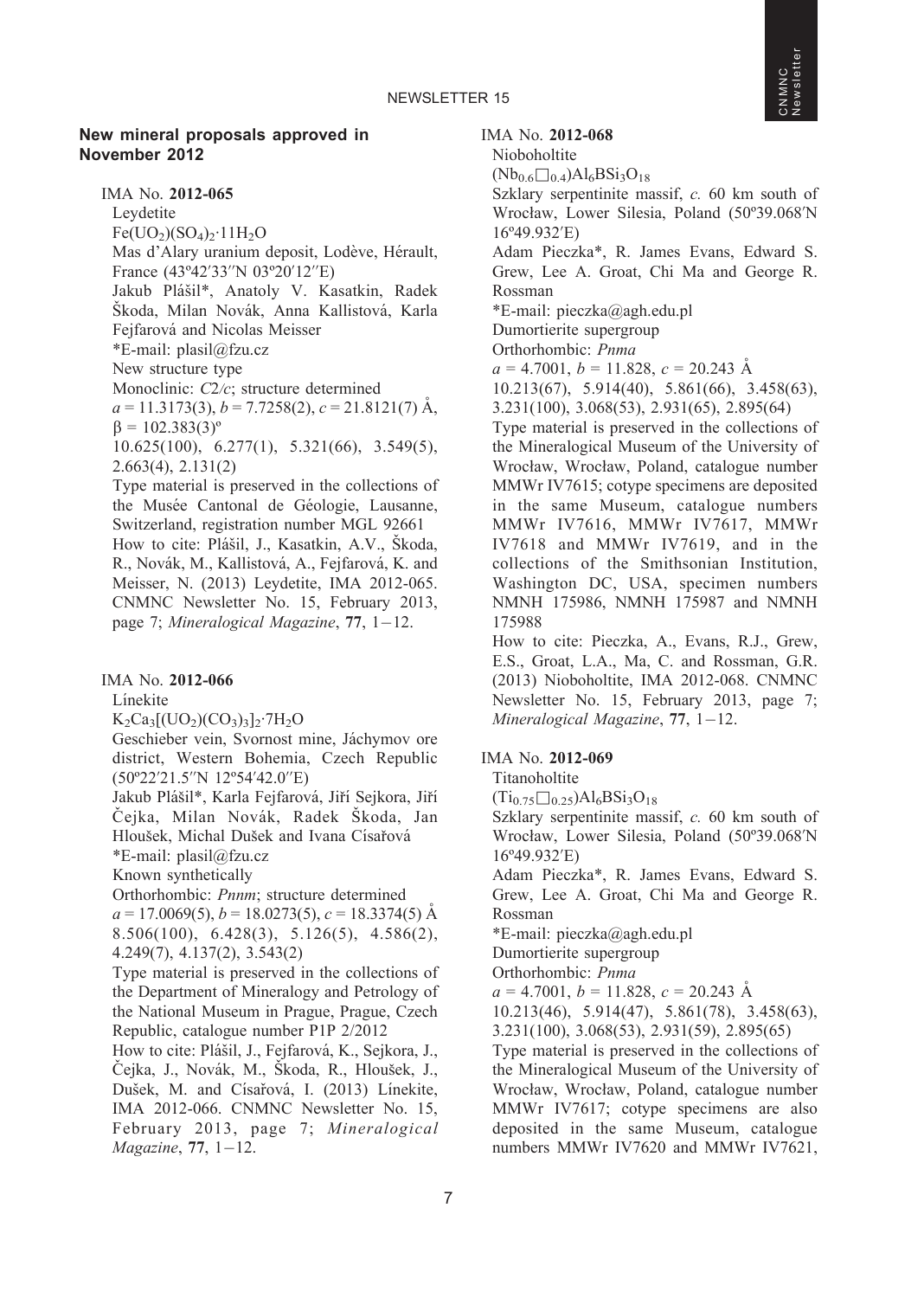and in the collections of the Smithsonian Institution, Washington DC, USA, catalogue numbers NMNH 175986, NMNH 175987 and NMNH 175988 How to cite: Pieczka, A., Evans, R.J., Grew, E.S., Groat, L.A., Ma, C. and Rossman, G.R. (2013) Titanoholtite, IMA 2012-069. CNMNC Newsletter No. 15, February 2013, page 7; Mineralogical Magazine, 77, 1-12.

IMA No. 2012-070

Szklaryite

 $\Box$ Al<sub>6</sub>BAs<sub>3</sub><sup>3+</sup>O<sub>15</sub>

Szklary serpentinite massif, c. 60 km south of Wrocław, Lower Silesia, Poland (50º39.068'N 16º49.932'E)

Adam Pieczka\*, R. James Evans, Edward S. Grew, Lee A. Groat, Chi Ma and George R. Rossman

\*E-mail: pieczka@agh.edu.pl

Dumortierite supergroup

Orthorhombic: Pnma

 $a = 4.7001, b = 11.828, c = 20.243$  Å

5.914(57), 5.861(100), 3.458(60), 3.444(34), 3.231(95), 3.068(50), 2.931(51), 2.895(59)

The holotype is deposited in the collections of the Mineralogical Museum of University of Wrocław, Wrocław, Poland, catalogue number MMWr IV7615

How to cite: Pieczka, A., Evans, R.J., Grew, E.S., Groat, L.A., Ma, C. and Rossman, G.R. (2013) Szklaryite, IMA 2012-070. CNMNC Newsletter No. 15, February 2013, page 8; Mineralogical Magazine, 77, 1-12.

IMA No. 2012-071

Murashkoite

FeP

Halamish wadi, Hatrurim formation, Negev Desert, Israel (31º09'47''N 35º17'57''E) Sergey N. Britvin\*, Yevgeny Vapnik, Yury S. Polekhovsky and Sergey V. Krivovichev \*E-mail: sbritvin@gmail.com MnP structure type Orthorhombic: Pnma; structure determined  $a = 5.098(5), b = 3.251(1), c = 5.699(3)$  Å 2.831(75), 2.548(22), 2.477(46), 1.975(47), 1.895(100), 1.779(19), 1.632(45), 1.264(12) The holotype is deposited in the collections of the Mineralogical Museum of the Mining Institute (Technical University), St Petersburg, Russia, catalogue number MGS 2211/1

How to cite: Britvin, S.N., Vapnik, Y.,

Polekhovsky, Y.S. and Krivovichev, S.V. (2013) Murashkoite, IMA 2012-071. CNMNC Newsletter No. 15, February 2013, page 8; Mineralogical Magazine, 77, 1-12.

# New mineral proposals approved in December 2012

IMA No. 2012-072

Ghiaraite  $CaCl<sub>2</sub>·4H<sub>2</sub>O$ Mount Vesuvius, Italy Fabrizio Nestola\*, Manuela Rossi, Federico Zorzi, Arianna Lanza, Luca Peruzzo, Alessandro Guastoni and Anatoly Kasatkin \*E-mail: fabrizio.nestola@unipd.it Known synthetic compound Triclinic:  $P\bar{1}$ ; structure determined  $a = 6.3660(5)$ ,  $b = 6.5914(5)$ ,  $c = 8.5568(6)$  Å,  $\alpha = 93.504(6), \beta = 97.778(7), \gamma = 110.557(6)^{\circ}$ 6.124(47), 5.874(73), 4.600(88), 3.569(46), 2.939(77), 2.717(88), 2.628(100), 2.204(75) The holotype is deposited in the collections of the Reale Museo of Napoli, Napoli, Italy, registration number 16986E5525 How to cite: Nestola, F., Rossi, M., Zorzi, F., Lanza, A., Peruzzo, L., Guastoni, A. and Kasatkin, A. (2013) Ghiaraite, IMA 2012-072. CNMNC Newsletter No. 15, February 2013, page 8; Mineralogical Magazine, 77, 1-12.

# IMA No. 2012-074

Vanadio-oxy-dravite  $NaV_3(Al_4Mg_2)(Si_6O_{18})(BO_3)_3(OH)_3O$ Pereval quarry, Sludyanka, Irkutsk region, Southern Lake Baikal, Siberia, Russia (51º37'N 103º38'E) Ferdinando Bosi\*, Henrik Skogby, Leonid Reznitskii and Ulf Hålenius \*E-mail: ferdinando.bosi@uniroma1.it Tourmaline supergroup Trigonal: R3m; structure determined  $a = 16.0273(3), c = 7.2833(1)$  Å 6.447(37), 4.261(52), 4.004(66), 3.522(47), 2.993(67), 2.596(100), 2.057(43), 1.934(28) Type material is deposited in the collections of the Museum of Mineralogy, Earth Sciences Department, Sapienza University of Rome, Rome, Italy, catalogue number 33068 How to cite: Bosi, F., Skogby, H., Reznitskii, L. and Hålenius, U. (2013) Vanadio-oxy-dravite,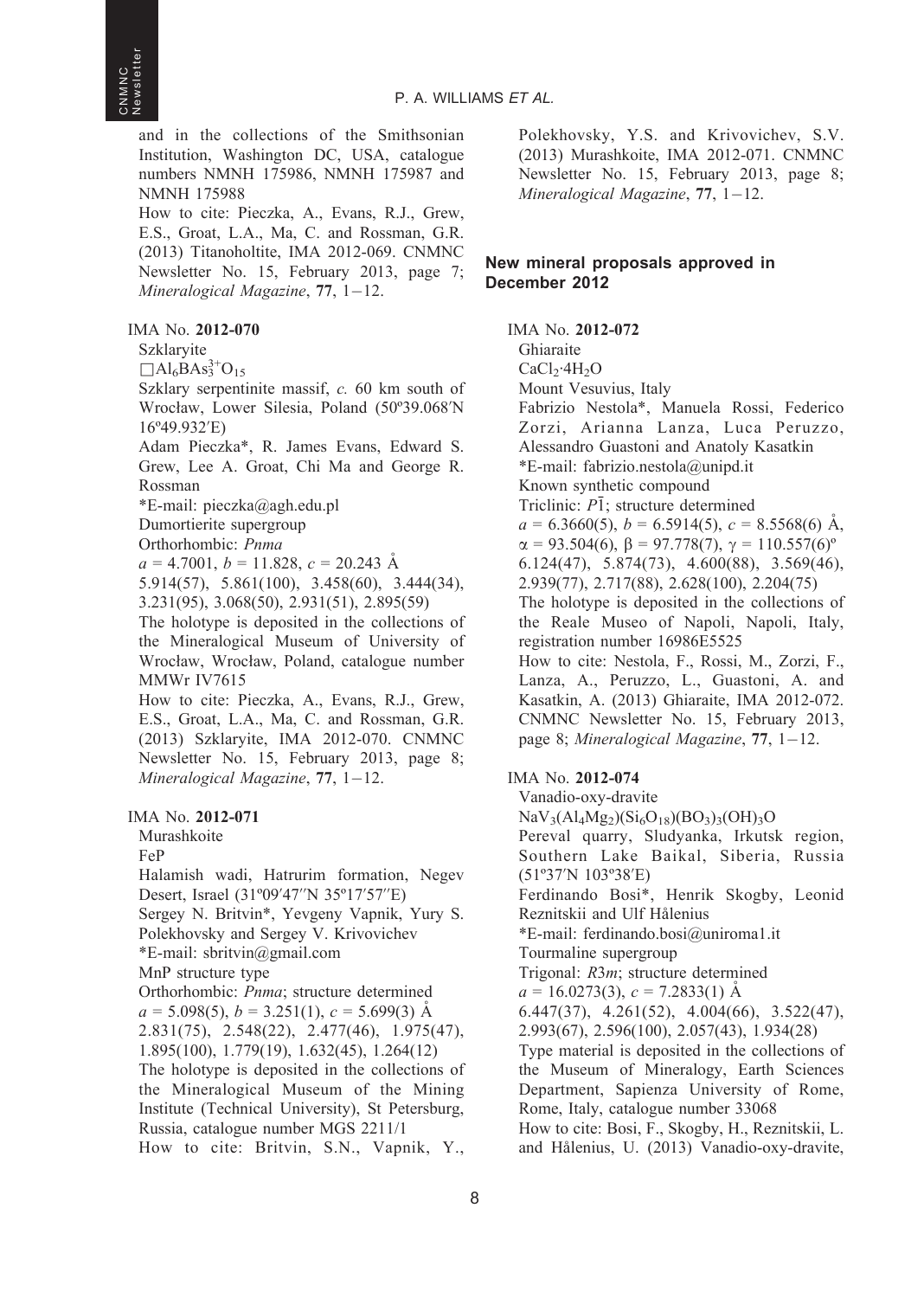IMA 2012-074. CNMNC Newsletter No. 15, February 2013, page 8; Mineralogical Magazine, 77, 1-12.

IMA No. 2012-075

Aluminopyracmonite

 $(NH_4)$ <sub>3</sub>Al(SO<sub>4</sub>)<sub>3</sub>

La Fossa crater, Vulcano, Aeolian Islands, Italy Francesco Demartin\*, Italo Campostrini and Carlo Castellano

\*E-mail: francesco.demartin@unimi.it

Related to pyracmonite

Trigonal:  $R\overline{3}$ ; structure determined

 $a = 15.0324(8), c = 8.8776(5)$  Å

7.469(67), 4.289(45), 4.187(27), 3.336(100), 3.288(60), 2.824(29), 2.796(26), 2.748(21)

Type material is deposited in the Reference Collection of the Dipartimento di Chimica, University of Milan, Milan, Italy, sample number 2012-01

How to cite: Demartin, F., Campostrini, I. and Castellano, C. (2013) Aluminopyracmonite, IMA 2012-075. CNMNC Newsletter No. 15, February 2013, page 9; Mineralogical Magazine, 77, 1-12.

IMA No. 2012-076

Nizamoffite

 $Mn^{2+}Zn_2(PO_4)_2(H_2O)_4$ 

Palermo No.1 pegmatite, North Groton, Grafton County, New Hampshire, USA

Anthony R. Kampf\*, Alexander U. Falster, William B. Simmons and Robert W. Whitmore  $E$ -mail: akampf@nhm.org

Mn analogue of hopeite

Orthorhombic: Pnma; structure determined

 $a = 10.6530(4)$ ,  $b = 18.4778(13)$ ,  $c = 5.0583(2)$  Å 9.27(71), 4.62(37), 4.43(24), 3.424(52), 2.873(100), 2.644(36), 2.540(33), 1.953(36)

Type material is deposited in the collections of the Natural History Museum of Los Angeles County, Los Angeles, California, USA, catalogue numbers 64009 and 64010

How to cite: Kampf, A.R., Falster, A.U., Simmons, W.B. and Whitmore, R.W. (2013) Nizamoffite, IMA 2012-076. CNMNC Newsletter No. 15, February 2013, page 9; Mineralogical Magazine, 77, 1-12.

New mineral proposals approved in January 2013

CNMNC<br>Newsletter Newsletter

IMA No. 2012-062 Ferdowsiite  $Ag_8(Sb_5As_3)S_{16}$ Barika gold deposit, Sardasht, West Azerbaijan Province, Iran Dan Topa\*, Emil Makovicky, Hubert Putz, Georg Zagler and Husein Tajjedin \*E-mail: dan.topa@sbg.ac.at Superstructure of PbS Monoclinic:  $P2_1/n$ ; structure determined  $a = 8.677(2), b = 5.799(1), c = 13.839(3)$  Å,  $\beta =$  $96.175(4)$ <sup>o</sup> 3.225(96), 3.205(100), 2.900(78), 2.750(90), 2.707(73), 1.998(41), 1.979(39), 1.940(22) Type material is preserved in the collections of the Department of Materials Engineering and Physics, University of Salzburg, Salzburg, Austria, specimen number 15006 How to cite: Topa, D., Makovicky, E., Putz, H., Zagler, G. and Tajjedin, H. (2013) Ferdowsiite, IMA 2012-062. CNMNC Newsletter No. 15, February 2013, page 9; Mineralogical Magazine, 77, 1-12.

# IMA No. 2012-067

Vysokýite

 $U^{4+}[AsO<sub>2</sub>(OH)<sub>2</sub>]<sub>4</sub>·4H<sub>2</sub>O$ 

Svornost mine, Jáchymov ore district, Czech Republic (50º22'21.47''N 12º54'42.0''E)

Jakub Plášil\*, Karla Fejfarová, Jan Hloušek, Radek Škoda, Milan Novák, Jiří Sejkora, Jiří Čejka, František Veselovský and Juraj Majzlan \*E-mail: plasil@fzu.cz

New structure type

Triclinic:  $P\bar{1}$ ; structure determined

 $a = 10.749(2)$ ,  $b = 5.044(3)$ ,  $c = 19.1778(7)$  Å,  $\alpha = 89.872(15), \beta = 121.534(15), \gamma = 76.508(15)^{\circ}$ 8.782(100), 8.067(50), 6.399(7), 4.773(6),

3.411(10), 3.197(18), 3.189(11), 3.076(11)

Type material is preserved in the collections of the Department of Mineralogy and Petrology of the National Museum in Prague, Prague, Czech Republic, catalogue number P1P 1/2012

How to cite: Plášil, J., Fejfarová, K., Hloušek, J., Škoda, R., Novák, M., Sejkora, J., Čejka, J., Veselovsky´, F. and Majzlan, J. (2013) Vysokýite, IMA 2012-067. CNMNC Newsletter No. 15, February 2013, page 9; Mineralogical Magazine, 77, 1-12.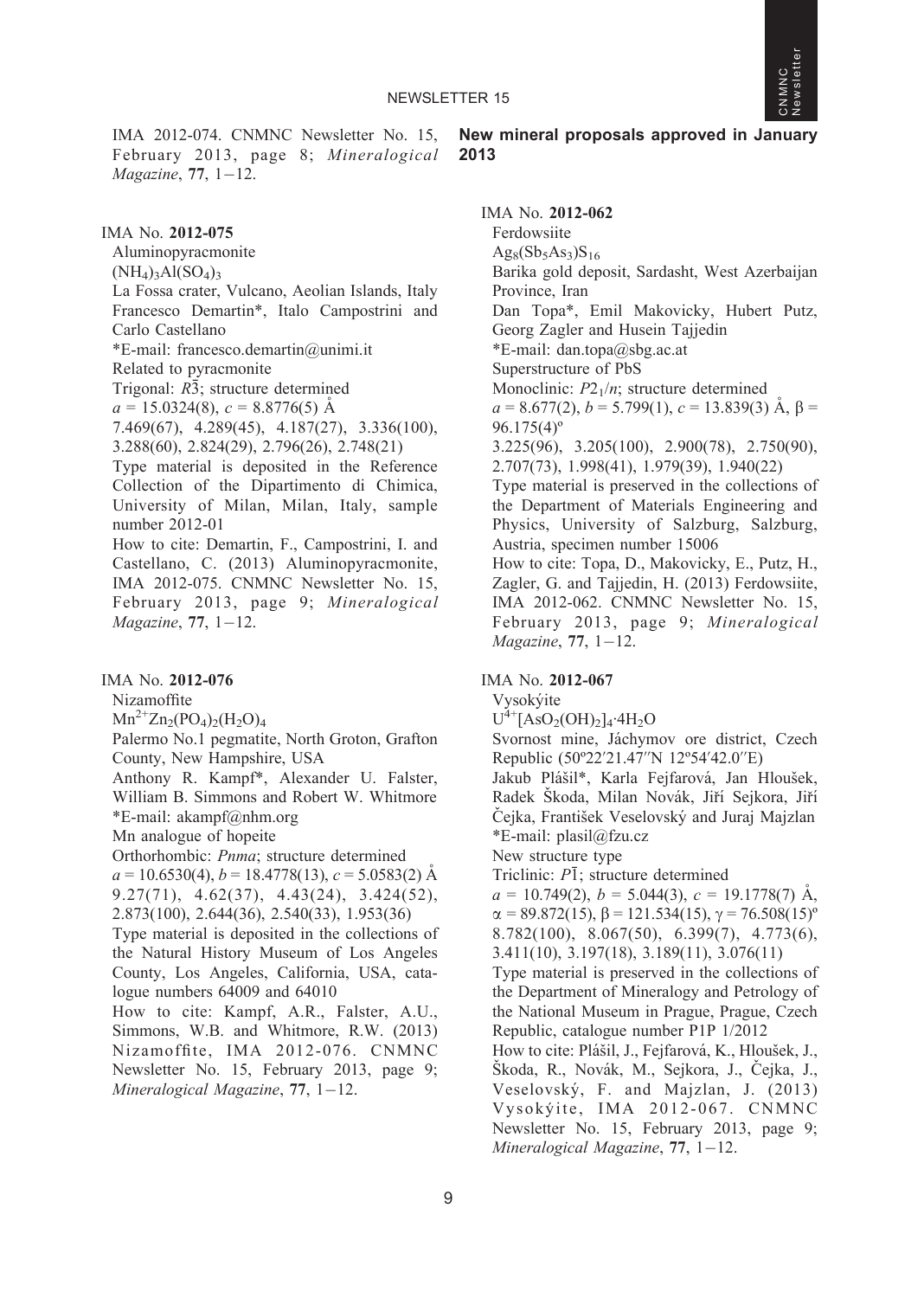IMA No. 2012-073 Alburnite  $Ag_8GeTe_2S_4$ Cârnicel vein, Roșia Montana deposit, Apuseni Mountains, Romania Călin G. Tămaş\*, Bernard Grobety, Laurent Bailly, Heinz-Juergen Bernhardt and Adrian Minut-

\*E-mail: calingtamas@yahoo.fr

Argyrodite-canfieldite series

Cubic:  $F\bar{4}3m$ 

 $a = 10.4 \pm 0.1 \text{ Å}$ 

6.004(67), 3.136(48), 3.002(100), 2.600(26), 2.123(33), 2.002(61), 1.838(76), 1.644(12)

Type material is deposited in the collections of the Mineralogical Museum, Department of Geology, Faculty of Biology and Geology, Babes--Bolyai University, Cluj-Napoca, Romania, registration numbers 71a/1 and 71a/2, and at Zentrale Elektronen-Mikrosonde, Institute of Geology, Mineralogy and Geophysics, Ruhr University, Bochum, Germany, section 1064b

How to cite: Tămaş, C.G., Grobety, B., Bailly, L., Bernhardt, H.-J. and Minuţ. A. (2013) Alburnite, IMA 2012-073. CNMNC Newsletter No. 15, February 2013, page 10; Mineralogical Magazine, 77, 1-12.

IMA No. 2012-077

Parádsasvárite

 $Zn_2(CO_3)(OH)_{2}$ 

Nagy-Lápafő, Parádsasvár, Mátra Mountains, Hungary (47º54'26.50''N 19º57'9.68''E)

Béla Fehér\*, Sándor Szakáll, Norbert Zajzon and Judith Mihály

\*E-mail: feherbela@upcmail.hu

Malachite-rosasite group

Monoclinic:  $P2<sub>1</sub>/a$ 

 $a = 12.92(1), b = 9.372(7), c = 3.159(4)$   $\AA$ ,  $\beta =$  $110.4(1)$ <sup>o</sup>

6.054(67), 5.085(100), 3.703(87), 3.021(25), 2.971(25), 2.603(62), 2.539(36), 2.498(23)

Type material is deposited in the collections of the Herman Ottó Museum, Miskolc, Hungary, catalogue number 2012.23

How to cite: Fehér, B., Szakáll, S., Zajzon, N. and Mihály, J. (2013) Parádsasvárite, IMA 2012-077. CNMNC Newsletter No. 15, February 2013, page 10; Mineralogical Magazine, 77, 1-12.

IMA No. 2012-078

Kudryavtsevaite

 $Na<sub>3</sub>(Mg,Fe)(Fe,Ti)<sub>2</sub>Ti<sub>3</sub>O<sub>12</sub>$ AK-8 pipe, Orapa kimberlite complex, Botswana (21º18'S 25º24'E) Sergey Anashkin, Anjelica Bovkun, Luca Bindi\*, Viktor Garanin and Yuriy Litvin \*E-mail: luca.bindi@unifi.it New structure type Orthorhombic: Pnma; structure determined  $a = 27.714(1), b = 2.9881(3), c = 11.3564(6)$  Å 7.17(100), 4.84(70), 2.973(35), 2.841(50), 2.706(50), 2.541(50), 2.450(70), 2.296(45) Type material is deposited in the collections of the Museo di Storia Naturale, Universita` degli Studi di Firenze, Firenze, Italy, catalogue number 3115/I How to cite: Anashkin, S., Bovkun, A., Bindi,

L., Garanin, V. and Litvin, Y. (2013) Kudryavtsevaite, IMA 2012-078. CNMNC Newsletter No. 15, February 2013, page 10; Mineralogical Magazine, 77, 1-12.

IMA No. 2012-079

Majindeite  $Mg<sub>2</sub>Mo<sub>3</sub>O<sub>8</sub>$ Allende meteorite Chi Ma \*E-mail: chi@gps.caltech.edu Mg analogue of kamiokite Hexagonal: P63mc  $a = 5.778$ ,  $c = 9.904$  Å 4.952(100), 3.520(57), 2.495(35), 2.426(67), 2.233(23), 1.994(50), 1.641(24), 1.553(38) Type material is deposited in the collections of the Smithsonian Institution's National Museum of Natural History, Washington DC, USA, registration number USNM 7615 How to cite: Ma, C. (2013) Majindeite, IMA 2012-079. CNMNC Newsletter No. 15, February 2013, page 10; Mineralogical Magazine, 77, 1-12.

#### IMA No. 2012-080

Fabriesite  $Na<sub>3</sub>Al<sub>3</sub>Si<sub>3</sub>O<sub>12</sub>·2H<sub>2</sub>O$ Tawmaw, Hpakant-Tawmaw Jade Tract, Hpakant Township, Mohnyin District, Kachin State, Myanmar C. Ferraris\*, S. Pont, G.C. Parodi, B. Rondeau and J.P. Lorand \*E-mail: ferraris@mnhn.fr Known synthetic compound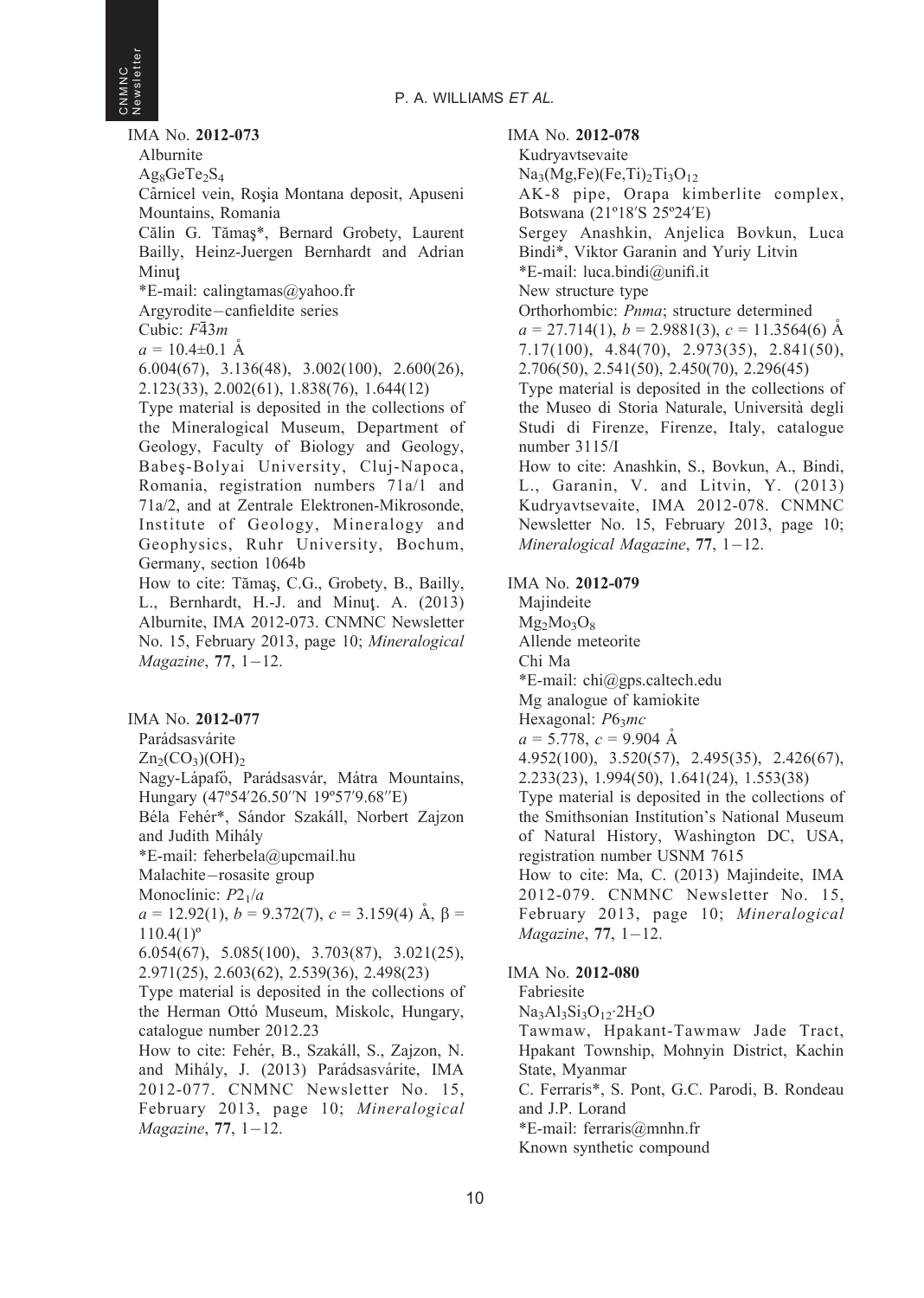Orthorhombic: Pna2<sub>1</sub>

 $a = 16.4260(1)$ ,  $b = 15.0140(1)$ ,  $c = 5.2235(5)$  Å 8.21(36), 7.51(32), 4.41(77), 3.41(100), 2.97(70), 2.86(25), 2.61(40), 2.45(29)

Type material is deposited in the collections of the Muséum National d'Histoire Naturelle (MNHN) of Paris, France, registration number MNHN 212-001

How to cite: Ferraris, C., Pont, S., Parodi, G.C., Rondeau, B. and Lorand, J.P. (2013) Fabriesite, IMA 2012-080. CNMNC Newsletter No. 15, February 2013, page 10; Mineralogical Magazine, 77, 1-12.

IMA No. 2012-081

Kihlmanite-(Ce)

 $Ce<sub>2</sub>TiO<sub>2</sub>(SiO<sub>4</sub>)(HCO<sub>3</sub>)<sub>2</sub>(H<sub>2</sub>O)$ 

Mount Kihlman, Khibiny Mountains, Kola Peninsula, Russia

Victor N. Yakovenchuk\*, Gregory Y. Ivanyuk, Sergey V. Krivovichev, Elena A. Zhitova, Yakov A. Pakhomovsky, Ekaterina A. Selivanova, Julia A. Korchak and Galijabanu I. Kadyrova

\*E-mail: yakovenchuk@ksc.ru

Closely related to tundrite-(Ce)

Triclinic:  $P\bar{1}$ ; structure determined

 $a = 5.009(5)$ ,  $b = 7.533(5)$ ,  $c = 15.407(5)$  Å,  $\alpha =$ 

103.061(5),  $\beta$  = 91.006(5),  $\gamma$  = 109.285(5)<sup>o</sup>

15.11(100), 7.508(20), 6.912(12), 4.993(14), 3.563(15), 3.198(11), 3.065(12), 2.896(15)

Type material is deposited in the collections of the Mineralogical Museum of St Petersburg State University, St Petersburg, Russia, registration number 1/19598, and the Geological and the Mineralogical Museum of the Geological Institute of the Kola Science Centre, Apatity, Russia, registration number GIM 6790

How to cite: Yakovenchuk, V.N., Ivanyuk, G.Y., Krivovichev, S.V., Zhitova, E.A., Pakhomovsky, Y.A., Selivanova, E.A., Korchak, J.A. and Kadyrova, G.I. (2013) Kihlmanite-(Ce), IMA 2012-081. CNMNC Newsletter No. 15, February 2013, page 11; Mineralogical Magazine, 77, 1-12.

#### IMA No. 2012-082

Erzwiesite

 $Ag_8Pb_{12}Bi_{16}S_{40}$ 

Unnamed prospect in the Erzwies mining district, Gastein Valley, Salzburg Province, Austria (47º5'40''N 13º2'15''E)

Dan Topa\*, Emil Makovicky, Georg Zagler,

Hubert Putz and Werner H. Paar \*E-mail: dan.topa@sbg.ac.at Lillianite homologous series Orthorhombic: Cmcm; structure determined  $a = 4.085(5), b = 13.462(15), c = 33.92(4)$  Å 3.588(64), 3.387(98), 3.349(38), 3.288(86), 2.919(100), 2.846(99), 2.043(39), 2.039(44) Type material is deposited in the collections of the Department of Materials Engineering and Physics, University of Salzburg, Salzburg, Austria, specimen number 15009 How to cite: Topa, D., Makovicky, E., Zagler, G., Putz, H. and Paar, W.H. (2013) Erzwiesite, IMA 2012-082. CNMNC Newsletter No. 15, February 2013, page 11; Mineralogical Magazine, 77, 1-12. CNMNC<br>Newsletter

Newsletter

#### IMA No. 2012-083

Lopatkaite

 $Pb_5Sb_3AsS_{11}$ 

Madoc, Ontario, Canada

Dan Topa\*, Emil Makovicky, Hubert Putz and Georg Zagler

\*E-mail: dan.topa@sbg.ac.at

Homeotype of boulangerite

Monoclinic:  $P2<sub>1</sub>/c$ ; structure determined

 $a = 8.0806(6), b = 23.360(2), c = 21.488(2)$  Å,  $\beta = 100.709(1)^{\circ}$ 

3.728(42), 3.722(38), 3.712(100), 3.296(36), 3.207(36), 2.804(42), 2.780(46), 2.779(40)

Type material is deposited in the collections of the Department of Materials Engineering and Physics, University of Salzburg, Salzburg, Austria, specimen number 15008

How to cite: Topa, D., Makovicky, E., Putz, H. and Zagler, G. (2013) Lopatkaite, IMA 2012- 083. CNMNC Newsletter No. 15, February 2013, page 11; Mineralogical Magazine, 77, 1-12.

# IMA No. 2012-021a

Vanadium V Colima volcano, Colima and Jalisco States, Mexico (19º30'45''N, 103º37'W) Mikhail Ostrooumov \*E-mail: ostroum@umich.mx Iron group Cubic:  $Im\overline{3}m$  $a = 3.022(3)$  Å 2.142(100), 1.513(14), 1.230(28), 1.069(8), 0.957(14), 0.871(4), 0.809(10) Type material has been deposited in the collections of the Geological Museum,